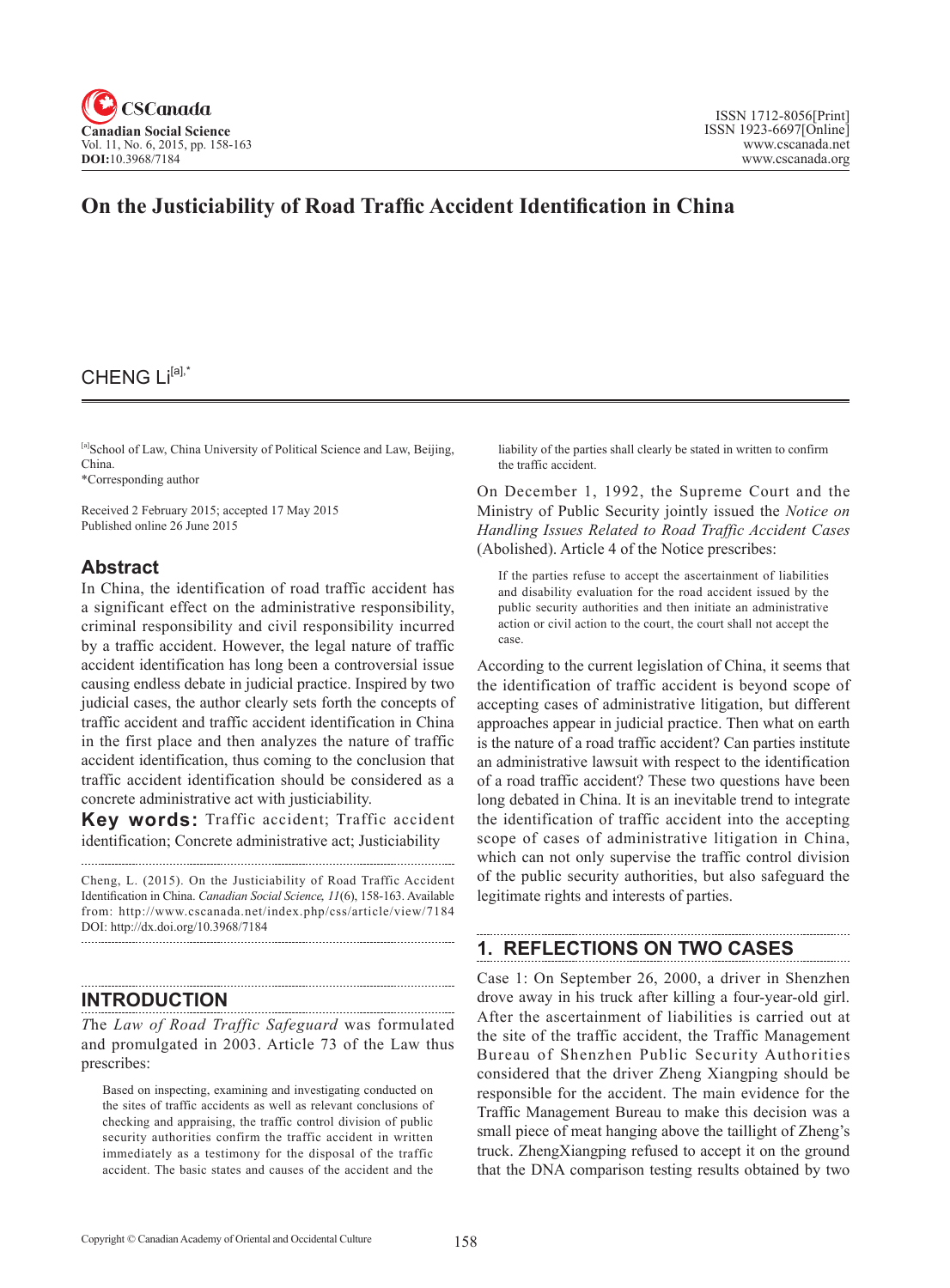inspection agencies in Shenzhen and Guangzhou were different, which could not prove the point. On January 18, 2001, the truck driver Zheng Xiangping took the Traffic Management Bureau of Shenzhen Municipal Public Security Bureau to court as he was dissatisfied with the ascertainment of liabilities of the traffic accident and required the court to bring in the verdict that the Traffic Management Bureau of Shenzhen Municipal Public Security Bureau should revoke the original written confirmation of the traffic accident. During court hearing, the presiding judge considered that the reidentification of the road accident did not belong to the accepting scope of cases of administrative litigation and the court is not entitled to accept the case. The court therefore dismissed the plaintiff's petition.

Case 2: On September 5, 2000, the farm vehicle driven by Kang Zhonghua, son of the plaintiff Luo Lunfu, turned over at the 41km construction section of Lulong Road in order to avoid road debris, resulting in the death of two passengers. After conducting inspecting and examining at the site of the traffic accident, Division No. 3, Traffic Police Sub-branch, Public Security Bureau, Luzhou, Sichuan (hereinafter referred to as the Traffic Police Division) issued the written confirmation of the traffic accident, considering that Kang Zhonghua should take full responsibilities of the accident. On the ground of unclear facts and insufficient evidence in the confirmation of the accident, the plaintiff brought an administrative lawsuit to local court requesting the defendant, the Traffic Police Division to revoke the written confirmation of the traffic accident and reissue another one. After accepting the case, the court of first instance considered that the plaintiff's claim had no legal basis. Therefore, such defense should not be supported by the court. The plaintiff refused to accept and appealed to Luzhou Municipal Intermediate Court. The second instance made a decision on April 24, 2001 to revoke the written confirmation of the traffic accident issued by the Traffic Police Division and required the Traffic Police Division to reissue.

The above two cases both deal with the identification of a traffic accident and both parties thereof brought lawsuits to the court to seek judicial relief as they refused to accept the written confirmation of the traffic accident. However, the same appeal obtained different results. What on earth is the nature of traffic accident identification? Should the court accept the case if parties file a lawsuit when dissatisfied with theascertainment of liabilities of a traffic accident? A series of such questions have long been debated in the jurisprudential circle of China, which also lead to different approaches taken in judicial practice. In what follows, the author will firstly set forth the concepts of traffic accident and traffic accident identification in China. Through studying the nature of traffic accident identification, the viewpoint that traffic accident identification should be considered as a concrete administrative act with justiciability is obtained.

In addition, the author's own opinions on the realization approach of justiciability of traffic accident identification are put forward.

# **2. CONCEPTS RELATED TO TRAFFIC ACCIDENT IDENTIFICATION IN CHINA**

### **2.1 Concept and Composition Elements of Traffic Accident**

With respect to the concept of traffic accident, there is no unified definition among various countries. The definition of traffic accident in the United States is: A road traffic accident refers to an unexpected incident or dangerous event happening to vehicles or other means of transport on the road. The definition of traffic accident in Japan is: Personal death or object damage caused when driving vehicles.The definition of traffic accident in China is: A road traffic accident refers to the incident of personal casualty or property loss caused by fault or unexpected situations happening to vehicles on the road. Judging from the definition of a traffic accident in China, a traffic accident must contain four elements, i.e. "road", "vehicle", "fault or unexpected situations" and "casualty or loss".

#### **2.2 The Concept and Features of Traffic Accident Identification**

In China, some scholars believe that traffic accident identification refers to the behavior of determining traffic accident liabilities of parties after the traffic control division of the public security authorities having conducted inspection and examination on the scene of the traffic accident, on the basis of identifying the cause of the traffic accident and taking into account the causal relationship between the traffic offence of parties and the traffic accident as well as the role of traffic offence in the traffic accident (Li, Shao, & Cui, 2003). Traffic accident identification has three distinct features: (a) the identification subject of accident can only be the traffic control division of the public security authorities in China. The traffic control division of the public security authorities is the only institution that can conduct identification of traffic accident liabilities with legal authorization. No other administrative body is entitled to do so; (b) the traffic accident identification is an action taken by the traffic control division of the public security authorities to fulfill its national public power. When parties call the police after a traffic accident occurs, the traffic control division of the public security authorities must actively get involved into the accident case and ascertain liabilities of both parties of the accident. This is an active action taken to fulfill its public power, rather than a passive action responding to application; (c) the identification of traffic accident requires the traffic control division of the public security authorities to apply professional technical knowledge, so as to accurately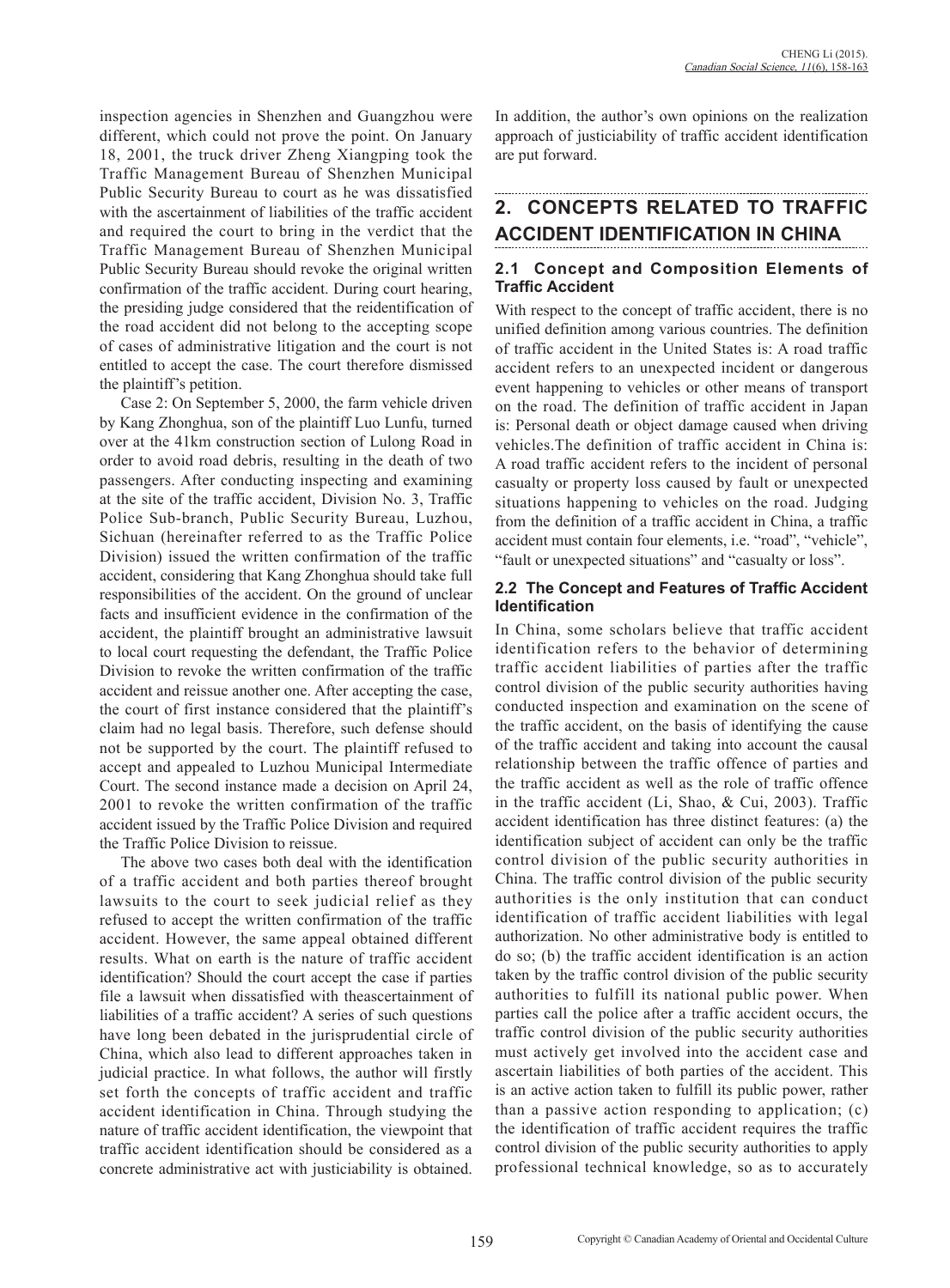ascertain liabilities of parties for the accident. At the scene of the accident, professional accident identification conducted by the traffic control division shall include road condition, vehicle condition, trace appraisal, judicial authentication and other specialized knowledge on dynamics, engineering science, etc..

### **3. NATURE OF DETERMINATION OF TRAFFIC ACCIDENTS LIABILITIES IN CHINA**

Article 73 in the *Law of Road Traffic Safeguard* prescribes:

Based on the inspecting, examining and investigating carried out at the site of the traffic accident as well as the relevant conclusions of checking and appraising, the traffic control division of the public security authorities shall produce in written a confirmation of the traffic accident immediately, which shall act as a testimony for the disposal of the traffic accident.

Whether the traffic accident is justiciable or not depends on the nature of the accident. There is much disagreement between the practice circle and theory circle in China. Currently, there are mainly three theories: i.e. technical appraisal theory, administrative investigation theory and concrete administrative act theory.

The technical appraisal theory believes that

 Compared with other types of evidence, the appraisal conclusion has a unique feature, to wit the unity of subjectivity and objectivity. The same applies to the written confirmation of the traffic accident. The confirmation is a legal document issued by the traffic control division of the public security authorities after analyzing and ascertaining basic facts, the cause and responsibilities of concerned parties of the traffic accident on the basis of examination carried out at the site of the traffic accident, technical analysis, relevant inspection and appraisal conclusion. It is a conclusive written opinion issued after the identification, analysis and judgment of all the evidence of the traffic accident. (Wei, 2004, November)

The author does not agree with this theory. Firstly, the subjects for the above two actions are different: The written confirmation of the traffic accident is produced by the traffic control division of the public security authorities based on authority; however, the action of technical appraisal is conducted by a specialized technical appraisal institution entrusted by parties to solve professional issues; secondly, traffic accident identification is unilateral. When handling the traffic accident, the traffic control division of the public security authorities needs to conduct examination, inspection and investigation on the scene of the traffic accident in accordance with law and then produces in written a confirmation of the accident, which will not be concluded even if parties of the traffic accident refuse to do so; however, the technical appraisal is bilateral, i.e. parties can entrust an appraisal institution to deal with a certain professional issue or terminate the appraisal action following their own intentions; thirdly, there is a difference in geographical restriction: traffic accident identification bears strict regionalism. The traffic control division of the public security authorities can only conduct identification on traffic accidents within its own administrative region, but the same does not apply to technical appraisal; lastly, the written confirmation of the traffic accident is issued by staff of the traffic control division of the public security authorities in the name of the unit, while the action of technical appraisal must be signed for confirmation by parties of the accident in person.

Scholars who hold the view of concrete administrative act mainly demonstrated from the concept thereof. A concrete administrative act must meet the following requirements: (a) Subject: the performer of a concrete administrative act must be an administrative body with administrative power, e.g. an organization or individual authorized by laws, regulations and rules; (b) Authority: a concrete administrative act must be a behavior exercising administrative power, i.e. a behavior conducted using administrative power; (c) Content: a concrete administrative act is a behavior with legal effect; and (d) Form: the administrative subject needs to express its ideas in the form of language, words, symbols or other behaviors (Jiang, 2011). The author agrees with the statement that the ascertainment of traffic liabilities belongs to a concrete administrative act based on the comparison made between the concept of concrete administrative act with the characteristics of the ascertainment of traffic liabilities. The reasons are as follows: (a) Article 5 of the *Law of Road Traffic Safeguard* prescribes:

The department of public security under the State Council shall take charge of the administrative work for road traffic safeguards nationwide. The traffic control division of the public security authoritiess under the local governments at the county level or above shall take charge of the administrative work for road traffic safeguard within their respective administrative areas.

Article 4 of China's *Road Traffic Accident Handling Procedures* clearly stipulates:

Road traffic accidents shall be governed by the local traffic control division of the public security authorities at the county level. For those places without establishing the local traffic control division of the public security authorities at the county level, the accidents shall be governed by the local traffic control division of the public security authorities at the district or municipal level.

Thus it can be seen that the traffic control division of the public security authorities is the statutory administrative subject handling road traffic accidents. Other administrative bodys have no right to carry out the traffic accident identification. (b) Article 46 of *Road Traffic Accident Handling Procedures* prescribes: "The traffic control division of the public security authorities shall determine liabilities of parties based on the effect of their behaviors on the road traffic accident and the severity of the fault." Thus it can be seen that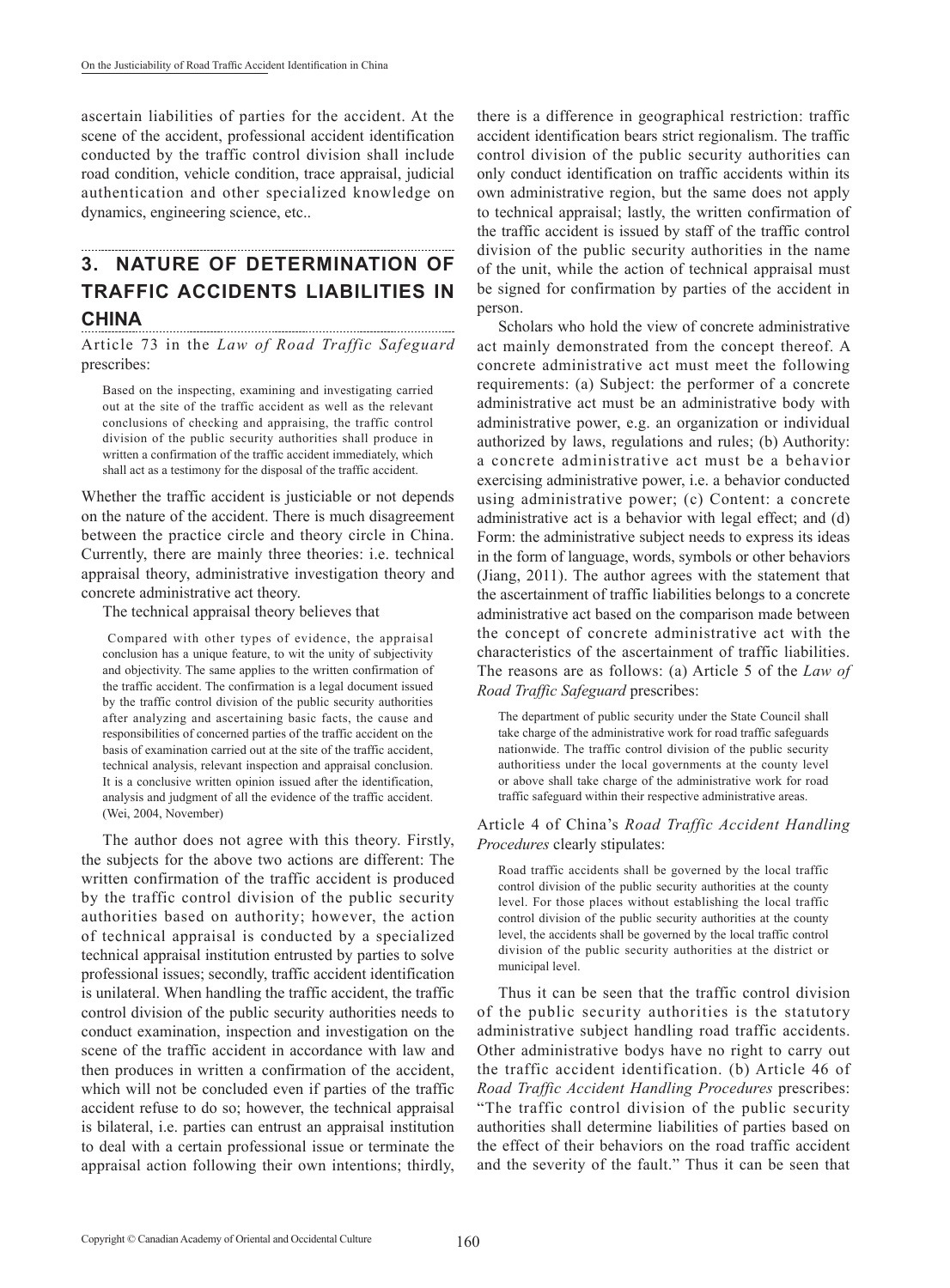the authority of the traffic control division of the public security authorities to conduct traffic accident identification is authorized by regulations of the State Council; (c) Traffic accident identification is a comprehensive analysis made by the traffic control division of the public security authorities after carrying out an investigation on the scene of the traffic accident and also drawing a conclusion on accident liabilities undertaken by parties. Therefore, the ascertainment of liabilities of a traffic accident has a critical impact on the administrative responsibility, criminal responsibility and civil responsibility undertaken by parties of the accident, which is a behavior with legal effect; (d) Article 73 of the *Law of Road Traffic Safeguard* prescribes:

 Based on the inspecting, examining and investigating carried out at the site of the traffic accident as well as the relevant conclusions of checking and appraising, the traffic control division of the public security authorities shall produce in written a confirmation of the accident immediately as a testimony for the disposal of the accident.

This is also in line with the necessary requirements of a concrete administrative act, i.e. the written confirmation of the traffic accident produced by the traffic control division of the public security authorities.

# **4. ANALYSIS ON THE JUSTICIABILITY OF ROAD TRAFFIC ACCIDENT IDENTIFICATION IN CHINA**

### **4.1 Seeing the Justiciability of Road Traffic Accident Identification From the Accepting Scope of Cases of Administrative Litigation**

China's *Administrative Procedure Law* makes provisions on the accepting scope of cases of administrative litigation of court in a general type and samples mode. Article 2 of the *Administrative Procedure Law* makes provisions in a general type of the accepting scope of cases of administrative litigation:

If a legal person, a citizen or any other organization believes that his or its lawful rights and interests are infringed upon by a concrete administrative act of an administrative body or its personnel, he or it shall be entitled to bring a suit before a court in line with this Law.

Article 13 of the *Administrative Procedure Law* makes provisions by samples mode to exclude cases not accepted by the court, among which Article 13(4) prescribes that the court will not accept administrative acts that shall, as specified by law, be finally decided by an administrative body. So does road traffic accident identification belong to an administrative act to be finally decided by an administrative body? The answer herein is "No". So far, there is no single law in China prescribing that road traffic accident identification belongs to a final decision behavior; Article 51 of China's *Road Traffic Accident Handling Procedures* prescribes:

The parties who have any objection to the road traffic accident identification can submit a written application for review of the traffic accident to the traffic control division of the public security authorities at the next higher level within three days since the date when the written confirmation of the traffic accident is delivered.

The Procedures do not mention that the application for review belongs to a final decision behavior. From this point of view, the accepting scope of cases of administrative litigation in China does not preclude road traffic accident identification outside the accepting scope of cases.

There are two criteria for China's *Administrative Procedure Law* to define the scope of administrative litigation: the standard of concrete administrative act and the standard of personal and property rights (Ma, 2008). With respect to the viewpoint that road traffic accident identification belongs to a concrete administrative act, no repetition is needed here as the author has discussed it above. Traffic accident identification is a comprehensive analysis made by the traffic control division of the public security authorities after carrying out an investigation on the scene of the traffic accident and also drawing a conclusion on accident liabilities undertaken by the parties. Therefore, the ascertainment of liabilities of a traffic accident has a critical impact on the administrative responsibility, criminal responsibility and civil responsibility undertaken by the parties of an accident, which will affect the personal and property rights of parties. For example, Article 88 of *Law of Road Traffic Safeguard* prescribes: "Punishments for violations of the Law of Road Traffic Safeguard include: (a) disciplinary warning; (b) fine; (c) temporary suspension or revocation of driver's license; and (d) detention." Article 133 of *Criminal Law* prescribes: "Anyone who violates regulations which govern traffic and transportation and therefore results in a serious accident, causing serious injury or death or heavy losses of public or private property, shall be sentenced to fixedterm imprisonment of not more than 3 years or criminal detention. Those who run away from the scene after causing a traffic accident or involved in other especially flagrant circumstances shall be sentenced to fixed-term imprisonment of not less than 3 years but not more than 7 years; if the escape causes death of any other person, a fixed-term imprisonment of not less than 7 years shall be sentenced"

### **4.2 Seeing the Justiciability of Road Traffic Accident Identification From the Perspective of Lack of Right Remedy**

Where there is a right, there is a remedy. Article 73 of the *Law of Road Traffic Safeguard* prescribes:

Based on the inspecting, examining and investigating carried out at the site of the traffic accident as well as the relevant conclusions of checking and appraising, the traffic control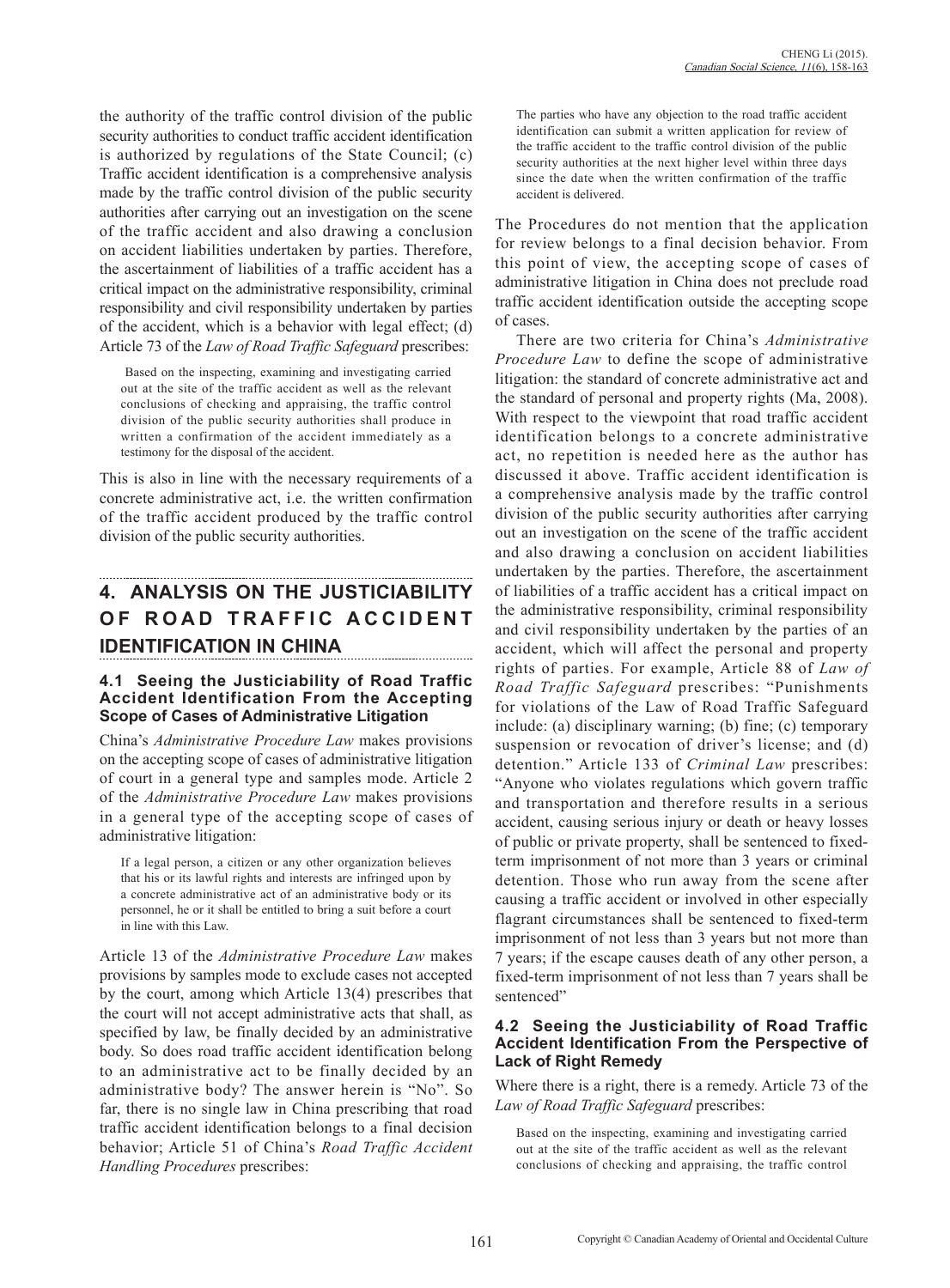division of the public security authorities shall produce in written a confirmation of the traffic accident immediately as a testimony for the disposal of the traffic accident.

Traffic accident identification plays a crucial role in determining the civil and criminal responsibilities of the parties to a traffic accident. In reality, when parties have any objection to the written confirmation of the traffic accident produced by the traffic control division of the public security authorities, they can only submit an application for review to the higher administrative authority. There is no other remedy approach. Firstly, as the scene of the accident can not be retained, the higher administrative authority often judges whether the application for review is reasonable depending on the written materials of the appraisal on the scene of the accident conducted by the traffic management department. In most cases, the conclusion of upholding the original decision is made, in which the presence of "bureaucrats shielding one another" is suspected and illegal administration is winked at; secondly, as there are limited remedy approaches for the ascertainment of liabilities of a traffic accident, and means of supervision are insufficient on the administrative act of accident identification conducted by the traffic control division of the public security authorities, in the process of ascertainment of liabilities of a traffic accident, staffs tend to make judgment based on leadership views or previous work experience. As a result, there is arbitrariness in traffic accident identification, which reduces the authoritativeness of traffic management conducted by the public security organ to some extent and also fails to protect the legitimate rights and interests of the parties; thirdly, the *Law of Road Traffic Safeguard* stipulates that the confirmation of the accident shall act as a testimony for the disposal of the accident. When the court hears such cases, the written confirmation of the traffic accident can be given no reference to, indicating that the written confirmation of the traffic accident produced by the traffic control division has flaws. This raises two questions: on the one hand, the court has no legal basis when requiring the traffic control division of the public security authorities to reproduce a written confirmation of the traffic accident; on the other hand, the court has no professional technical knowledge and appraisal means related to the fact in the written confirmation of the traffic accident, thus failing to safeguard the legitimate interests of parties.

From what has been mentioned above, it can be seen that traffic accident liability needs to clarify its justiciability in legislation, which can not only help supervise the administrative acts of the traffic control division of the public security authorities, but also allow the parties of the accident to safeguard their own legitimate rights and interests through legal means.

# **5. REALIZATION APPROACHES FOR THE JUSTICIABILITY OF ROAD TRAFFIC ACCIDENT IDENTIFICATION**

### **5.1 Constructing Judicial Remedy Procedures for Refusal to Accept the Ascertainment of Liabilities of a Traffic Accident**

As an important link and procedure in the process of handling traffic accidents, traffic accident identification plays a crucial role in determining the administrative responsibility, criminal responsibility and civil responsibility undertaken by the parties. Through the above analysis on the nature of traffic accident identification, it can be known that traffic accident identification is a concrete administrative act with justiciability. In addition, the accepting scope of cases of administrative litigation in China's *Administrative Procedure Law* does not rule traffic accident identification out. Therefore, the author suggests that it is necessary to legislatively stipulate that, when the parties of the accident refuse to accept the accident identification conducted by the traffic control division of the public security authorities, they can bring a lawsuit to the court. There are two reasons for this: firstly, it can prevent staffs of the traffic control division of the public security authorities from abusing their powers and neglecting their duties so as to damage the legitimate rights and interests of the parties, and also help supervise the staffs; secondly, it can increase the remedy approaches for the parties of the accident, so that they can safeguard their own interests through legal means.

### **5.2 Establishing Administrative Tribunals With Neutrality and Independence**

The administrative tribunal is a judicial organ with strong independence established by countries in addition to the court. It has both legal and industrial professional knowledge, which is favorable to the efficient supervision over the exercise of administrative power and the right remedy with simple and powerful procedures. As an emerging and growing mechanism worldwide, it has received extensive attention from and been actively explored by various countries. Especially in Germany, the administrative adjudication system is given special attention. The problem of insufficient specialization division still exists in administrative right remedy acts in China. Currently, professional committees of administrative review are only set up in some areas. But their lack of independence as well as the less rigorous and perfect review procedures cannot ensure the impartiality of review decisions. All these factors restrict citizen's right of administrative supervision and administrative remedy.

Among enormous traffic accidents at present, there are inevitably a large number of cases in which